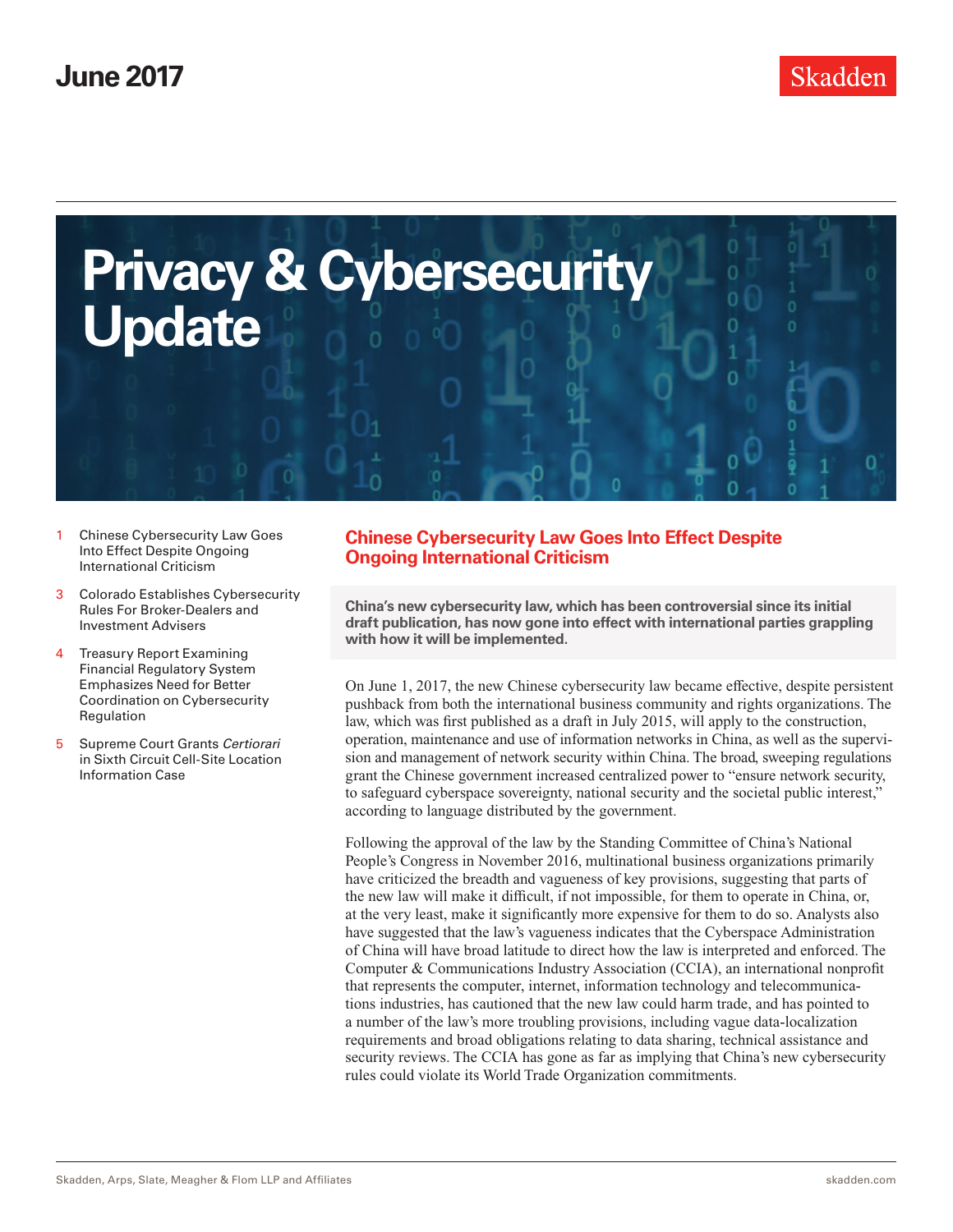Overall, confusion about the law has caused some institutions and organizations, such as the CCIA, to delay the law's implementation pending further guidance from the Chinese government. Partially in response to a call from a collection of business lobby groups representing European and Asian firms and pressure from the European Union Chamber of Commerce in China, the Cyberspace Administration of China reportedly will delay rules governing cross-border data flow, which is slated to take effect at the end of 2018.

## **Key Provisions**

The new law places increased obligations on three types of entities conducting business in China: (1) critical information infrastructure operators, (2) network operators, and (3) network products and services providers.

### **Critical Information Infrastructure Operators**

The law imposes a number of new requirements on entities that are critical information infrastructure operators. However, the definition of such entities is vague, making those new requirements applicable to any number of companies. Under the terms of the new law, critical information infrastructure includes "public communication and information services, power, traffic, water, finance, public service, electronic governance and other critical information infrastructure that if destroyed, losing function or leaking data might seriously endanger national security, national welfare and the people's livelihood, or the public interest, on the basis of their tiered protection system." As provided in Article 37, companies deemed critical information infrastructure operators are required to store, within mainland China, any personal information and "other important data" — currently undefined by the new law — gathered or produced during operations. The law provides one exception to its data localization requirement, namely where a business requirement to share such data outside of China is "truly necessary." However, what qualifies as "truly necessary" remains undefined, and companies seeking reprieve under this exception would still have to submit to a security assessment, which some have noted may require companies to disclose sensitive information to the government. An earlier draft of the law suggested that disclosure of source code would be required as part of the security assessment, but the reference was removed following protests from other countries.

#### **Network Operators**

Under the new law, broad obligations also are placed on network operators, which are defined as "network owners, managers and network service providers." Network operators are expected to adhere to social mores, commercial ethics and to "accept supervision from the government and public." What is meant by "supervision from the government" is currently unclear. Moreover, network operators that provide "network access and domain registration services for users, phone network access or provide users with information publication or instant messaging services" must require their users to provide "real identity information." Pursuant to Article 28, network operators also should be prepared to provide "technical support" to public security and state security organizations to aid in their efforts to preserve national security and investigate crimes. The law has not defined what is contemplated by "technical support." However, critics have speculated that this support obligation could mean turning over personal data or encryption keys to the Chinese government. The new law also offers increased protection to data subjects, at least as such protection relates to their internet service providers, if not the Chinese government. Without data subject consent, network operators must not provide personal information to third parties, unless the data subject is "unidentifiable and cannot be recovered." Under the new rules, data subjects have the ability to correct flawed personal information and may have such information deleted if the network operator "violated the provisions of laws, administrative regulations or agreements between the parties to gather or use their personal information."

### **Network Products and Services Providers**

For providers of network products and services, the new law obligates such entities to inform users and "competent departments" whenever a security flaw or vulnerability is discovered. The new law specifically highlights "critical network equipment" and "specialized network security products," which either must meet certification standards or safety inspection requirements before being sold on the Chinese market. The law does not specify such standards or requirements.

### **Penalties for Noncompliance**

The law provides for a number of enforcement mechanisms that can be invoked against companies and individuals for violating the law, depending on the nature of the violation. Regulators can shut down websites, freeze assets and revoke business licenses, and, in some cases, individuals may be detained for up to 15 days. Fines also may be imposed on companies or management personnel ranging from approximately \$7,500 to \$150,000, and against individuals ranging from approximately \$750 to \$15,000.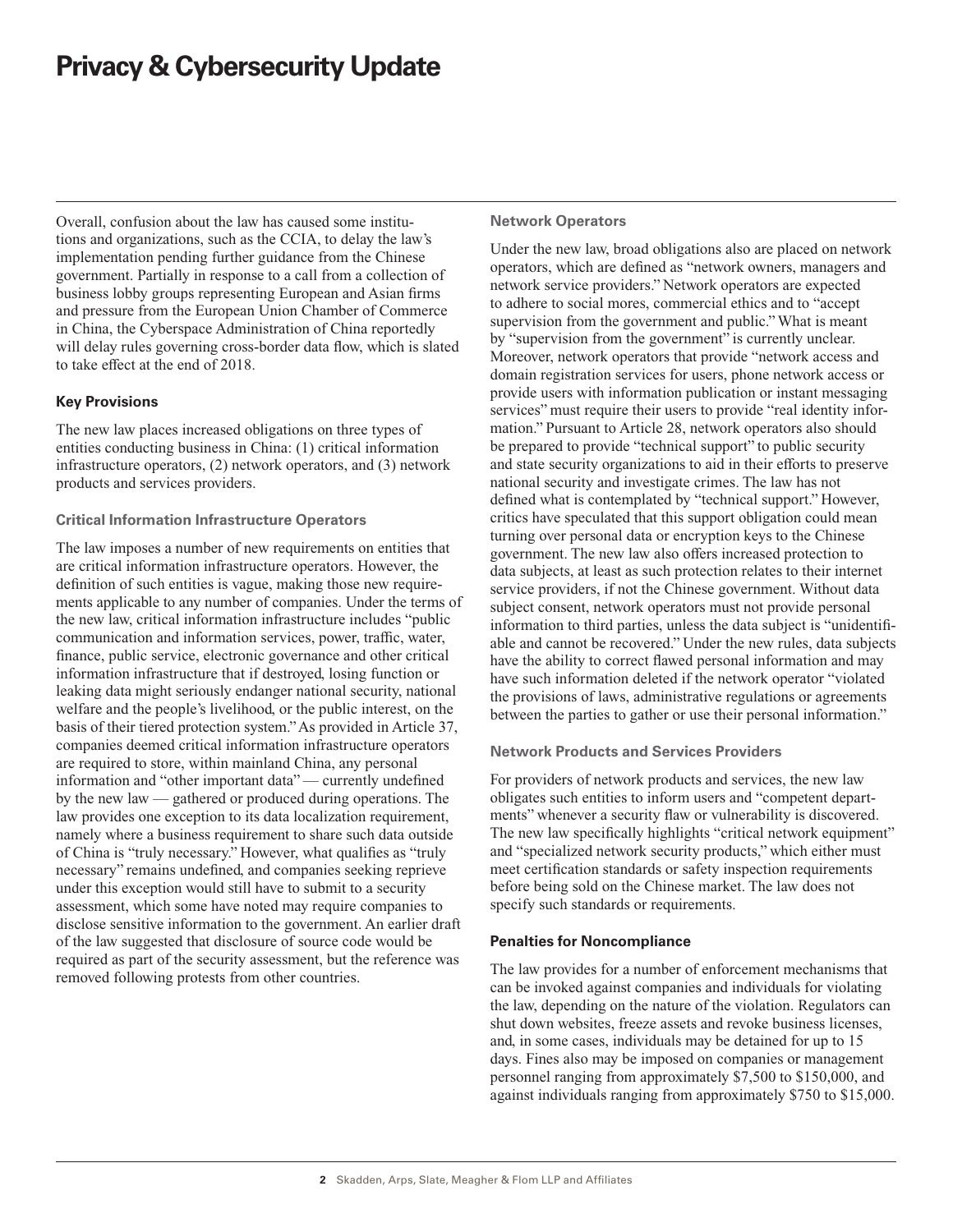### <span id="page-2-0"></span>**Related Measures: 'Measures for the Security Assessment of Outbound Transmission of Personal Information and Critical Data'**

On April 11, 2017, the Cyberspace Administration of China released a draft article titled "Measures for the Security Assessment of Outbound Transmission of Personal Information and Critical Data," which outlines measures requiring firms exporting certain personal and important data to undergo annual security assessments as part of their obligations under the new Chinese cybersecurity law. The draft article contemplates two types of security assessments: (1) self-assessments and (2) assessments conducted by a competent authority. "Network operators" must conduct self-assessments before transmitting critical data or personal information outside of China. However, a security assessment must be submitted to, and conducted by, the competent authority under the following outbound data transfer circumstances:

- the transfer is more than 1000 gigabytes of data;
- the data transfer affects more than 500,000 users;
- the transfer involves data related to sensitive geographic and ecological data, nuclear facilities, chemistry, biology, national defense and the military, the marine environment or population health; or
- the transfer involves data relating to information about the cybersecurity of key information infrastructure, such as system vulnerabilities and security protection.

It appears that all outbound transfers made by critical information infrastructure operators are subject to security assessments. Moreover, the draft article would ban the export of economic, technological or scientific data, if such a transfer would pose a threat to security or public interests. The draft article would require businesses to obtain the consent of users before transferring personal data overseas, a requirement that, in some ways, is similar to the requirements under the EU General Data Protection Regulation that will go into effect in 2018.

On May 27, 2017, the National Information Security Standardization Technical Committee of China published draft guidelines, titled "Information Security Technology – Guidelines for Data Cross-Border Transfer Security Assessment," to complement and elaborate upon the cross-border security assessment requirements. The guidelines, which are open for public comment until June 26, 2017, indicate that officials will take a risk-based approach to conducting security assessments and analyzing transfers. Generally, outbound transfers must be lawful and legitimate, and it appears that transfers conducted for genuine business purposes would satisfy this low standard. Once a

transfer meets this threshold, officials will assess an assortment of risk factors including the features of the data to be transferred and the likelihood of a security incident. Regulators also will look at a company's own data protection plan, and the political and legal environment of the country in which the data recipient is located. In addition to outlining the risk factor calculus for security assessments, the guidelines also provide some clarity on what is considered to be "important data." The guidelines include an annex, delineated sector-by-sector, with examples of what regulators would consider as important data. However, this analysis ultimately remains likely to be on a case-by-case basis.

## **Key Takeaways**

Given the law's broad definitions of entities to which it applies, and the broad obligations it would impose, companies in numerous fields may find themselves swept up into this new law and subject to additional requirements. It is anticipated that Chinese government agencies and industry organizations will issue more detailed implementation regulations and standards, which may provide further guidance to companies that would be subject to the new law.

[Return to Table of Contents](#page-0-0)

# **Colorado Establishes Cybersecurity Rules For Broker-Dealers and Investment Advisers**

**Colorado has followed in the footsteps of New York by adopting new cybersecurity rules to which broker-dealers and investment advisers must comply. The rules were proposed by the Colorado Division of Securities (the division) roughly one month after New York adopted similar financial institution regulations.1 The division's final rules were adopted on May 19, 2017, and will take effect on July 15, 2017.** 

Colorado adopted two separate rules — one for broker-dealers and one for investment advisers — each of which focus on requirements related to storing and safeguarding electronic financial information. Under the rules, for example, brokerdealers and investment advisers must include cybersecurity in their annual risk assessments and implement "reasonably designed" cybersecurity procedures. These procedures, if reasonably possible, should include: (1) an annual assessment of potential risks to confidentiality, integrity and availability

<sup>1</sup> See our February 2017 *[Privacy & Cybersecurity Update](https://www.skadden.com/-/media/files/publications/2017/02/privacy_and_cybsersecurity_update_february_2017.pdf)*.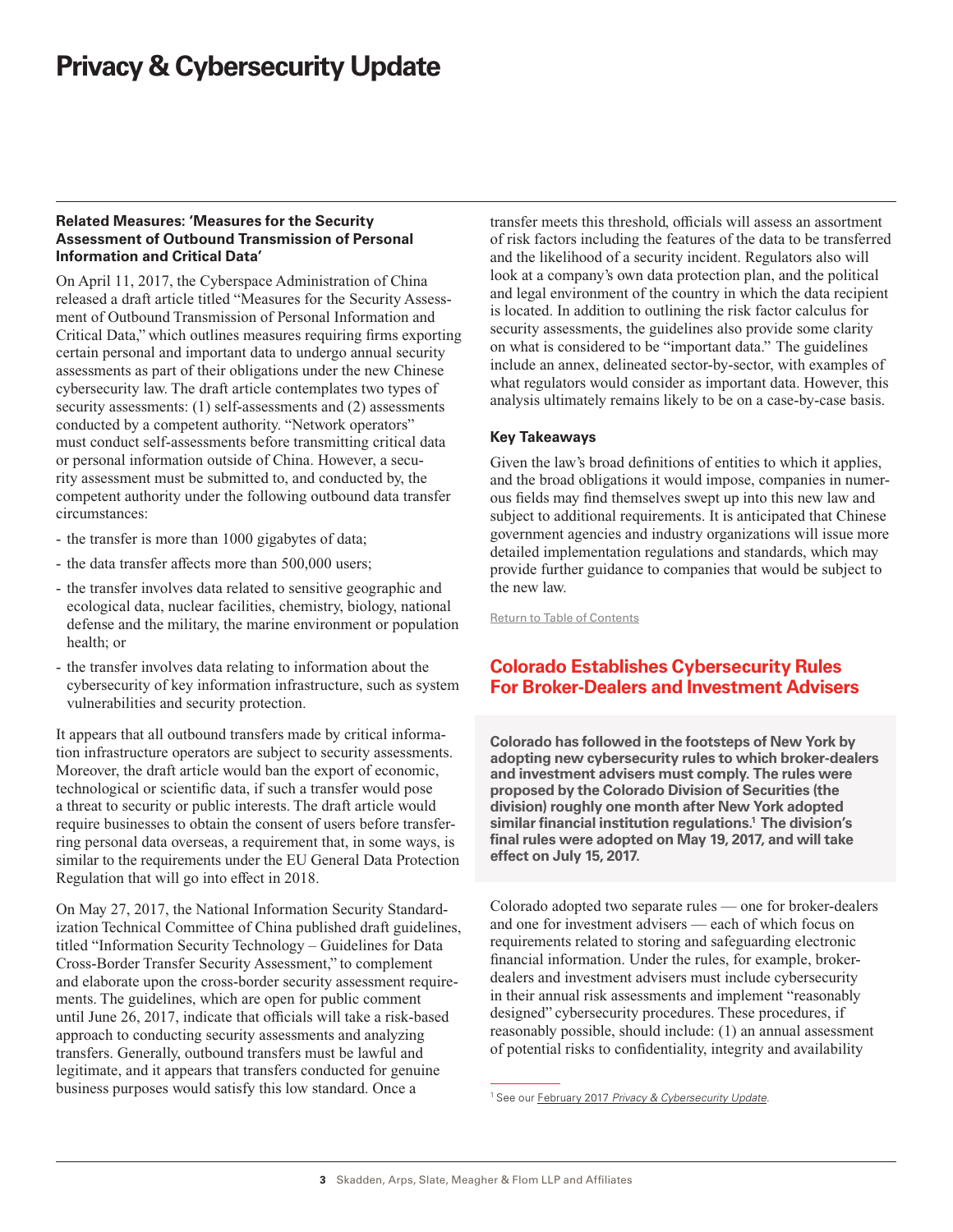<span id="page-3-0"></span>of Confidential Personal Information; (2) use of secure email, including encryption and digital signatures, for messages containing Confidential Personal Information; (3) methods to authenticate electronic client instructions; (4) methods to authenticate employee access to electronic communications, databases and media; and (5) disclosure to clients about the risks of using electronic communications.

Whether these procedures are reasonable will depend on factors relevant to the particular firm at issue, including: size; relationship with third parties; policies, procedures and training of employees with regard to cybersecurity; authentication practices; use of electronic communications; automatic locking of devices with access to Confidential Personal Information; and the process for reporting lost or stolen devices.

The definition of Confidential Personal Information in this context is similar to that for personal information in the security breach notification provision of the Colorado Consumer Protection Act, namely, first and last name coupled with any of the following: (1) social security number, (2) driver's license or identification card number, or (3) financial account number or credit or debit card number, in combination with any required security or access code or password that would permit access to a resident's account. In addition, electronic signatures, usernames and passwords are treated as Confidential Personal Information. Generally, data breach notification laws passed in recent years have trended toward including more types of digital information in their definitions of personal information, as the use of online platforms for services involving personal information has proliferated.

### **Key Takeaways**

Before these actions by New York and Colorado, regulation of data security in the financial services industry was mostly under the purview of federal agencies like FINRA and the SEC. After this most recent set of state rules goes into effect, the Colorado securities commissioner will have the ability to bring enforcement actions for subpar cybersecurity procedures. Additionally, the new rules may serve as important "standard of care" guidelines in data breach fiduciary duty and negligence claims. Even with these additional litigation and enforcement possibilities, the new division rules likely will impose relatively light burdens on firms who already are complying with federal guidance.

[Return to Table of Contents](#page-0-0)

# **Treasury Report Examining Financial Regulatory System Emphasizes Need for Better Coordination on Cybersecurity Regulation**

**The Treasury Department has issued a report calling for federal and state regulators to coordinate on cybersecurity.**

On June 12, 2017, the U.S. Department of Treasury released "A Financial System that Creates Economic Opportunities: Banks and Credit Unions," the first in a series of reports to President Trump examining the financial regulatory system<sup>2</sup> (the report). The report proposes various reforms to the financial regulatory system. One of two themes on which the report focused was the need for better coordination of cybersecurity regulation. If the report's proposals are implemented, government oversight of cybersecurity could become more streamlined.

The report recognizes the critical role that cybersecurity plays in financial regulation, noting that financial institutions and regulatory agencies share the same goal of "maintaining the safety and soundness of the financial system by mitigating and protecting financial institutions and the sector from cybersecurity risks." In order to achieve this goal and ensure the efficiency and effectiveness of the regulatory framework, the report called for federal and state regulators to work together to better coordinate cybersecurity regulation, aided by the Financial and Banking Information Infrastructure Committee.<sup>3</sup> In particular, the Department of Treasury highlighted the need for financial regulatory agencies to harmonize regulations (including by using a common lexicon), interpretations and implementation of specific rules and guidance pertaining to cybersecurity. The report also recommended that federal and state agencies "establish processes for coordinating regulatory tools and examinations across sub-sectors."

[Return to Table of Contents](#page-0-0)

 $2$  The report can be read [here](https://www.treasury.gov/press-center/press-releases/Documents/A Financial System.pdf).

<sup>3</sup> The FBIIC is a standing committee chartered under the president's Working Group on Financial Markets consisting of 18 federal agencies and state membership organizations charged with coordinating efforts to improve the reliability and security of the financial sector's infrastructure.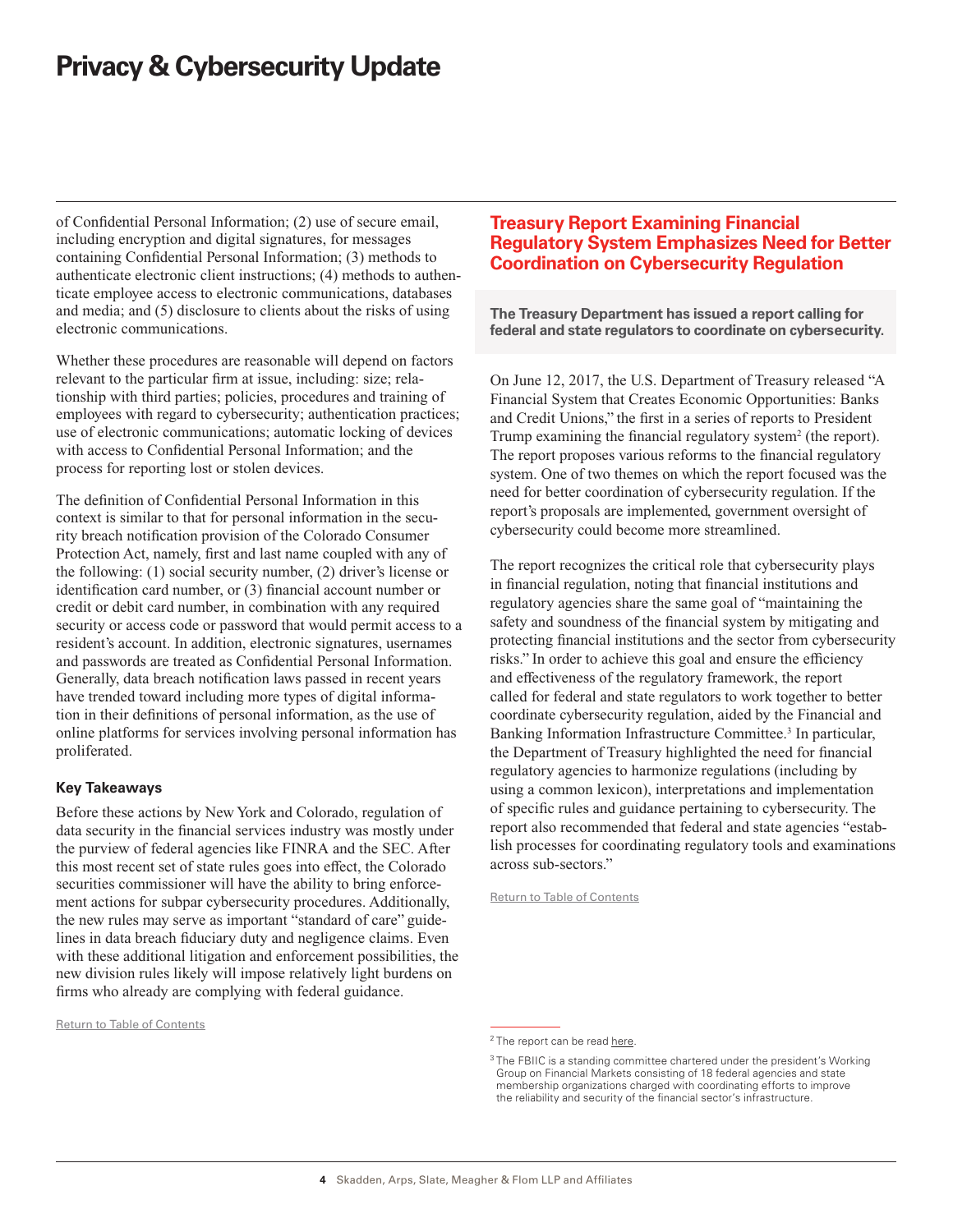## <span id="page-4-0"></span>**Supreme Court Grants** *Certiorari* **in Sixth Circuit Cell-Site Location Information Case**

**The U.S. Supreme Court has granted a writ of** *certiorari* **in** *United States v. Carpenter***, 4 a decision that could provide insight into how location data should be treated from a privacy perspective.**

On June 5, 2017, the U.S. Supreme Court granted cert. in *United States v. Carpenter*, a case that concerns whether a warrant is required under the Fourth Amendment in order for the government to access historical cell-site location records held by service providers. At issue is the scope of one's right to privacy in data that reveals the location and movements of a cellphone.

## **Background**

In April 2011, the FBI arrested four men in connection with a series of armed robberies. One of the men confessed and provided phone numbers for the other participants. Without a warrant, the FBI then obtained cell-site location information<sup>5</sup> (CSLI) records for two suspects, Timothy Carpenter and Timothy Sanders. The records pertaining to Carpenter contained 12,898 separate points of location data collected over 128 days, and the records pertaining to Sanders contained 23,034 separate points of location collected over 88 days.

The government later charged Carpenter and Sanders in connection with the robberies. Before trial, Carpenter and Sanders filed a motion to suppress the CSLI evidence on grounds that the Fourth Amendment required the FBI to obtain a warrant supported by probable cause. The motion was denied, and Carpenter and Sanders were convicted at trial, based in part on the CSLI records. After their convictions, Carpenter and Sanders appealed to the Sixth Circuit Court of Appeals. The American Civil Liberties Union, alongside the Brennan Center, Center for Democracy & Technology and other organizations, filed an *amicus* brief arguing that the government violated the Fourth Amendment when it obtained the location records from the defendants' wireless carriers without a warrant.

On April 13, 2016, the Sixth Circuit concluded that the historical CSLI in this case was not protected by the Fourth Amendment.<sup>6</sup> As a result, Carpenter and Sanders petitioned for *certiorari*.

## **Related Location Data Issues**

The *Carpenter* case is the latest development in a series of cases and regulatory reports on the scope of privacy protection for geolocation data:

- In 2017, the Federal Trade Commission (FTC) released a staff report on Cross-Device Tracking, recommending that companies refrain from collecting and sharing precise geolocation information without consumers' affirmative express consent.7
- In 2016, the Federal Communications Commission adopted rules that require internet service providers to obtain affirmative "opt-in" consent from consumers to use and share sensitive information, including precise geolocation data.
- In 2016, the FTC sued InMobi Pte Ltd. for its mobile app practices. Although the case was settled, the complaint revealed that the FTC believes: (1) inferential geolocation determinations, to a certain level of specificity, are unlawful; (2) geolocation data is personal information under the Children's Online Privacy Protection Act, thus triggering notice and consent requirements under the act; and (3) "location information" includes information about a consumer's location that is collected through an application programming interface, as well as information that is "inferred from any other data collected through an application programming interface, including but not limited to Basic Service Set Identifiers, with the limited exception of Internet Protocol addresses used to infer location at no greater accuracy than city-level."

### **Key Takeaways**

While the *Carpenter* case relates to Fourth Amendment protection of geolocation data, the court's decision may provide valuable insight into how the court views this increasingly important piece of personal data.

[Return to Table of Contents](#page-0-0)

<sup>4</sup> *U.S. v. Carpenter*, 819 F.3d 880 (Sixth Cir. 2016), cert. granted, 2017 WL 2407484 (June 5, 2017). A copy of the Sixth Circuit opinion may be found [here](https://www.aclu.org/sites/default/files/field_document/govt_6th_cir_brief.pdf).

<sup>&</sup>lt;sup>5</sup> Cell-site location information is a phone company record of cellphone towers a given phone connects to at a given time and date. Note that CSLI is less precise than GPS location.

<sup>&</sup>lt;sup>6</sup> The majority found that the CSLI is unprotected because it deals with routing or conveying information, not the content of the related communications. The majority also cited other reasons, including the Third Party Doctrine.

<sup>&</sup>lt;sup>7</sup> Find a copy of the report [here.](https://www.ftc.gov/system/files/documents/reports/cross-device-tracking-federal-trade-commission-staff-report-january-2017/ftc_cross-device_tracking_report_1-23-17.pdf)